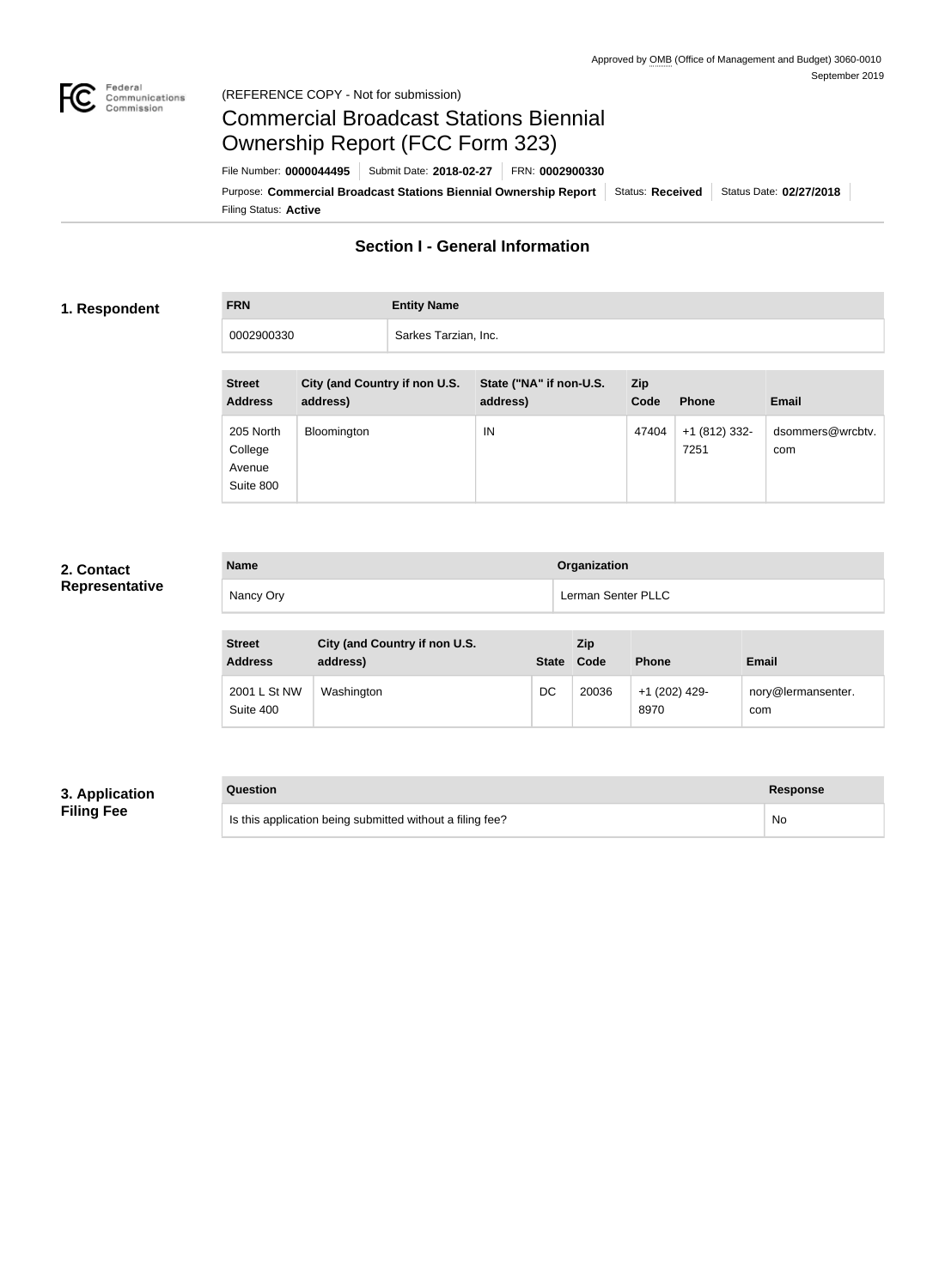| <b>Application Type</b> | <b>Form Number</b> | <b>Fee Code</b> | Quantity | <b>Fee Amount</b> | <b>Subtotal</b> |
|-------------------------|--------------------|-----------------|----------|-------------------|-----------------|
| Biennial                | <b>Form 323</b>    | <b>MAT</b>      | 2        | 85                | \$140.00        |
|                         |                    | <b>MAR</b>      | 4        | 85                | \$280.00        |
|                         |                    |                 |          | Total             | \$420.00        |

### **4. Nature of Respondent**

| (a) Provide the following information about the Respondent: |                        |  |
|-------------------------------------------------------------|------------------------|--|
| <b>Relationship to stations/permits</b>                     | Licensee               |  |
| <b>Nature of Respondent</b>                                 | For-profit corporation |  |

#### **(b) Provide the following information about this report:**

| <b>Purpose</b> | <b>Biennial</b>                                                                                                                                                                        |
|----------------|----------------------------------------------------------------------------------------------------------------------------------------------------------------------------------------|
| "As of" date   | 10/01/2017                                                                                                                                                                             |
|                | When filing a biennial ownership report or validating<br>and resubmitting a prior biennial ownership report, this<br>date must be Oct. 1 of the year in which this report is<br>filed. |

#### **5. Licensee(s) and Station(s)**

#### **Respondent is filing this report to cover the following Licensee(s) and station(s):**

| <b>Licensee/Permittee Name</b> |                  |                    | <b>FRN</b>   |                |  |
|--------------------------------|------------------|--------------------|--------------|----------------|--|
| Sarkes Tarzian, Inc.           |                  |                    | 0002900330   |                |  |
|                                |                  |                    |              |                |  |
| Fac. ID No.                    | <b>Call Sign</b> | <b>City</b>        | <b>State</b> | <b>Service</b> |  |
|                                |                  |                    |              |                |  |
| 59131                          | <b>WGCL</b>      | <b>BLOOMINGTON</b> | IN           | AM             |  |

| 59132 | WAJI        | <b>FORT WAYNE</b>  | IN        | <b>FM</b>  |
|-------|-------------|--------------------|-----------|------------|
| 59134 | <b>WLDE</b> | <b>FORT WAYNE</b>  | IN        | FM         |
| 59137 | <b>WRCB</b> | <b>CHATTANOOGA</b> | TN        | <b>DTV</b> |
| 59139 | <b>KTVN</b> | <b>RENO</b>        | <b>NV</b> | <b>DTV</b> |
| 59141 | <b>WTTS</b> | <b>BLOOMINGTON</b> | IN        | FM.        |

# **Section II – Biennial Ownership Information**

**1. 47 C.F.R. Section 73.3613 and Other Documents**

Licensee Respondents that hold authorizations for one or more full power television, AM, and/or FM stations should list all contracts and other instruments set forth in 47 C.F.R. Section 73.3613(a) through (c) for the facility or facilities listed on this report. In addition, attributable Local Marketing Agreements (LMAs) and attributable Joint Sales Agreements (JSAs) must be disclosed by the licensee of the brokering station on its ownership report. If the agreement is an attributable LMA, an attributable JSA, or a network affiliation agreement, check the appropriate box. Otherwise, select "Other." Non-Licensee Respondents, as well as Licensee Respondents that only hold authorizations for Class A television and/or low power television stations, should select "Not Applicable" in response to this question.

# **Document Information**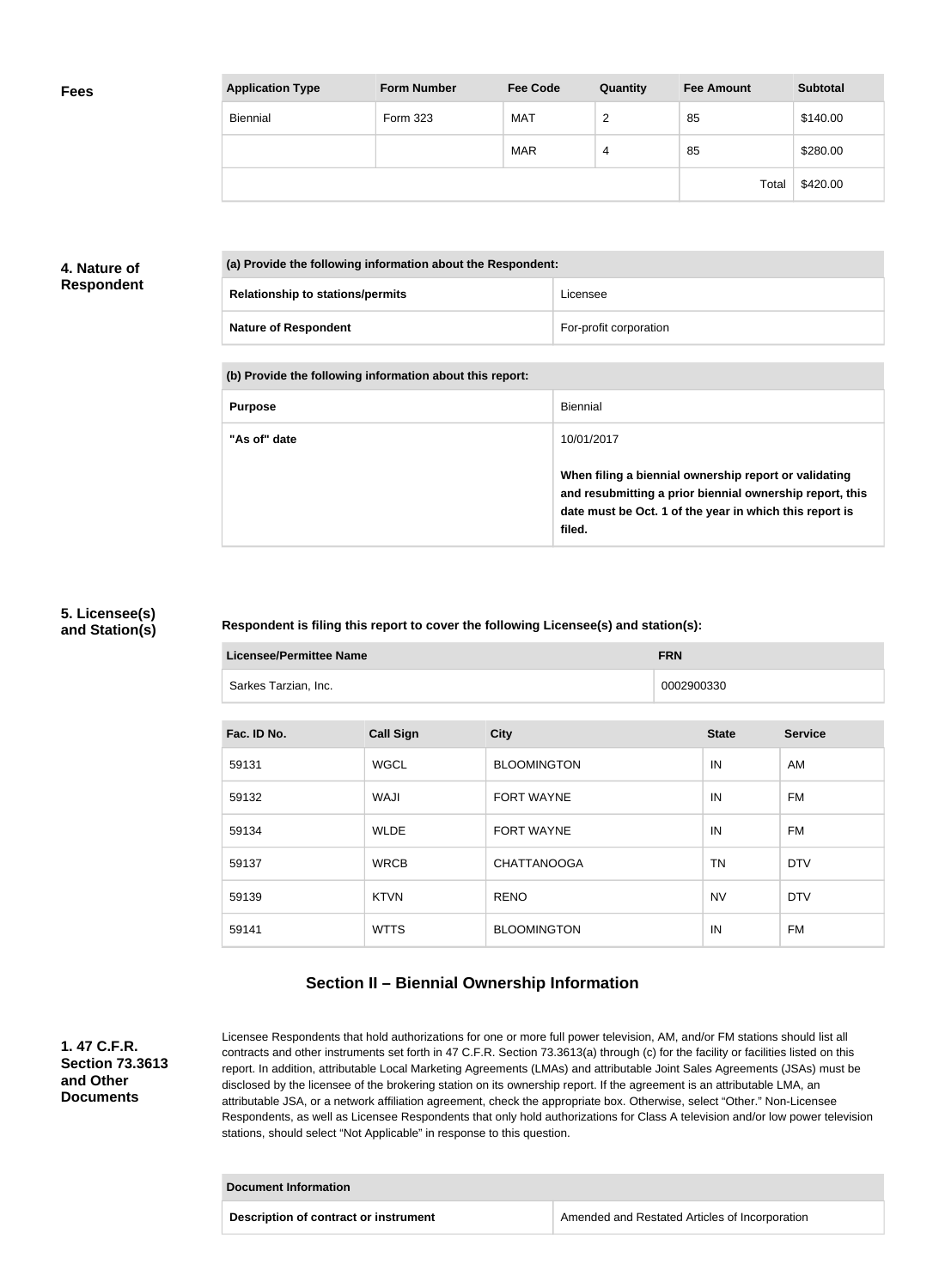| Parties to contract or instrument               | N/A                                                |
|-------------------------------------------------|----------------------------------------------------|
| Date of execution                               | 10/2015                                            |
| Date of expiration                              | No expiration date                                 |
| <b>Agreement type</b><br>(check all that apply) | Other<br><b>Agreement Type: Corporate Document</b> |

#### **Document Information**

| Description of contract or instrument           | Amended and Restated Bylaws                                 |
|-------------------------------------------------|-------------------------------------------------------------|
| Parties to contract or instrument               | N/A                                                         |
| Date of execution                               | 01/2013                                                     |
| Date of expiration                              | No expiration date                                          |
| <b>Agreement type</b><br>(check all that apply) | Other<br><b>Agreement Type: Amended and Restated Bylaws</b> |

| <b>Document Information</b>                     |                                      |  |
|-------------------------------------------------|--------------------------------------|--|
| Description of contract or instrument           | <b>NBC Affiliation Agreement</b>     |  |
| Parties to contract or instrument               | NBC Television Network               |  |
| Date of execution                               | 06/2017                              |  |
| Date of expiration                              | 12/2020                              |  |
| <b>Agreement type</b><br>(check all that apply) | <b>Network Affiliation Agreement</b> |  |

#### **Document Information**

| Description of contract or instrument           | NBC News Channel Participation Agreement |
|-------------------------------------------------|------------------------------------------|
| Parties to contract or instrument               | NBC News Channel, Inc.                   |
| Date of execution                               | 05/2001                                  |
| Date of expiration                              | 12/2020                                  |
| <b>Agreement type</b><br>(check all that apply) | Network Affiliation Agreement            |

#### **Document Information**

| Description of contract or instrument           | <b>CBS Affiliation Agreement</b>     |
|-------------------------------------------------|--------------------------------------|
| Parties to contract or instrument               | <b>CBS Television Network, Inc.</b>  |
| Date of execution                               | 03/2016                              |
| Date of expiration                              | 03/2021                              |
| <b>Agreement type</b><br>(check all that apply) | <b>Network Affiliation Agreement</b> |

#### **Document Information**

| Description of contract or instrument    | <b>KTVN Antenna TV Affiliation Agreement</b> |
|------------------------------------------|----------------------------------------------|
| <b>Parties to contract or instrument</b> | <b>Tribune Broadcasting Company</b>          |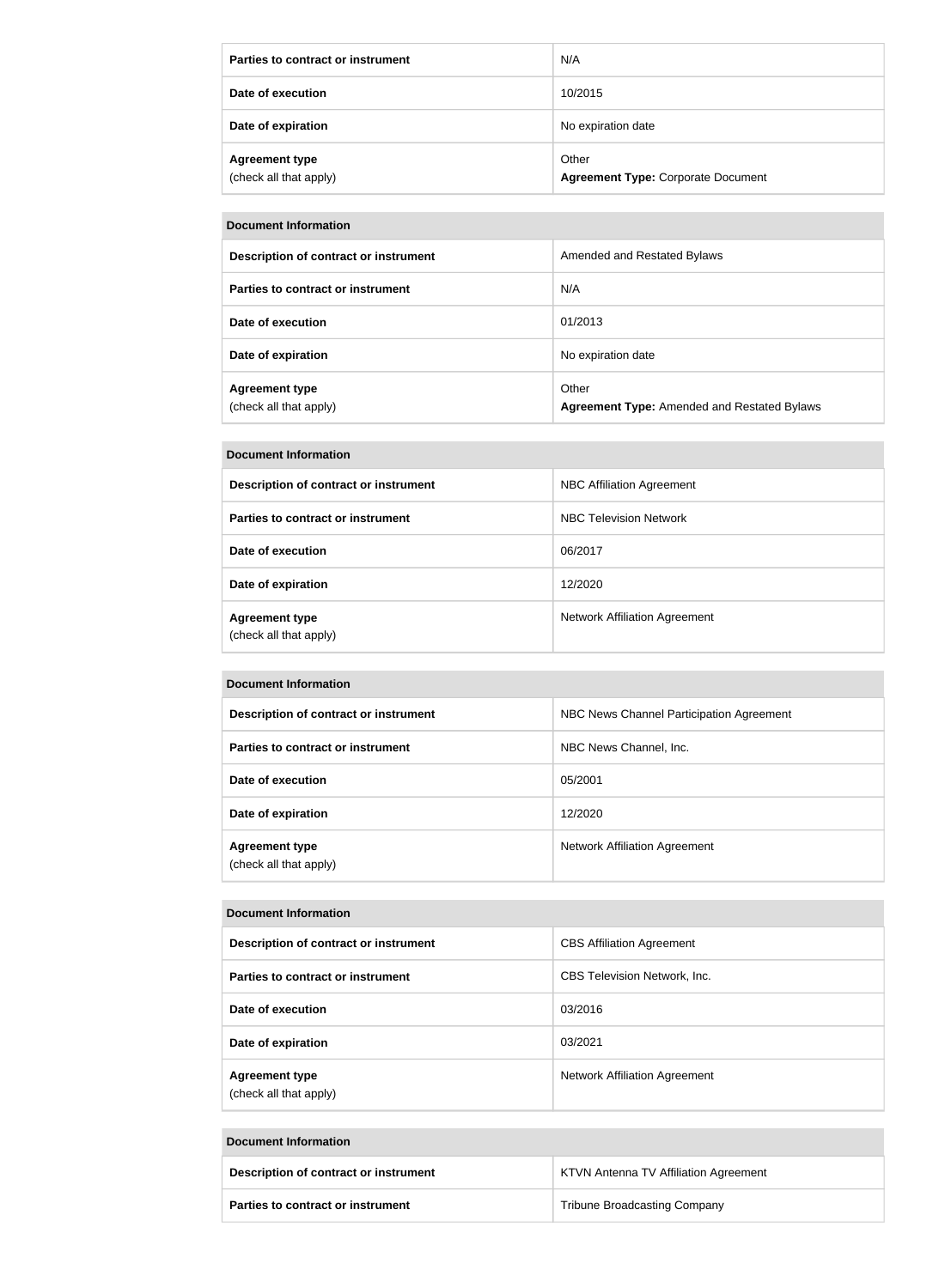| Date of execution                               | 09/2011                                      |  |
|-------------------------------------------------|----------------------------------------------|--|
| Date of expiration                              | 06/2018                                      |  |
| <b>Agreement type</b><br>(check all that apply) | <b>Network Affiliation Agreement</b>         |  |
|                                                 |                                              |  |
| <b>Document Information</b>                     |                                              |  |
| Description of contract or instrument           | <b>WRCB Antenna TV Affiliation Agreement</b> |  |
| Parties to contract or instrument               | <b>Tribune Broadcasting Company</b>          |  |
| Date of execution                               | 09/2011                                      |  |
|                                                 |                                              |  |

| <b>Agreement type</b>  | <b>Network Affiliation Agreement</b> |
|------------------------|--------------------------------------|
| (check all that apply) |                                      |
|                        |                                      |

**Date of expiration Date of expiration Date of expiration** 

#### **2. Ownership Interests**

**(a)** Ownership Interests. This Question requires Respondents to enter detailed information about ownership interests by generating a series of subforms. Answer each question on each subform. The first subform listing should be for the Respondent itself. If the Respondent is not a natural person, also list each of the officers, directors, stockholders, non-insulated partners, non-insulated members, and any other persons or entities with a direct attributable interest in the Respondent pursuant to the standards set forth in 47 C.F.R. Section 73.3555. (A "direct" interest is one that is not held through any intervening companies or entities.) List each interest holder with a direct attributable interest in the Respondent separately.

Leave the percentage of total assets (Equity Debt Plus) field blank for an interest holder unless that interest holder has an attributable interest in the Respondent solely on the basis of the Commission's Equity Debt Plus attribution standard, 47 C.F.R. Section 73.3555, Note 2(i).

In the case of vertical or indirect ownership structures, list only those interests in the Respondent that also represent an attributable interest in the Licensee(s) for which the report is being submitted.

Entities that are part of an organizational structure that includes holding companies or other forms of indirect ownership must file separate ownership reports. In such a structure do not report, or file a separate report for, any interest holder that does not have an attributable interest in the Licensee(s) for which the report is being submitted.

Please see the Instructions for further detail concerning interests that must be reported in response to this question.

**Ownership Information**

The Respondent must provide an FCC Registration Number for each interest holder reported in response to this question. Please see the Instructions for detailed information and guidance concerning this requirement.

| Ownership information |                                     |                          |
|-----------------------|-------------------------------------|--------------------------|
| <b>FRN</b>            | 0002900330                          |                          |
| <b>Entity Name</b>    | Sarkes Tarzian, Inc.                |                          |
| <b>Address</b>        | PO Box                              |                          |
|                       | <b>Street 1</b>                     | 205 North College Avenue |
|                       | <b>Street 2</b>                     | Suite 800                |
|                       | <b>City</b>                         | Bloomington              |
|                       | State ("NA" if non-U.S.<br>address) | IN                       |
|                       | <b>Zip/Postal Code</b>              | 47404                    |
|                       | Country (if non-U.S.<br>address)    | <b>United States</b>     |
| <b>Listing Type</b>   | Respondent                          |                          |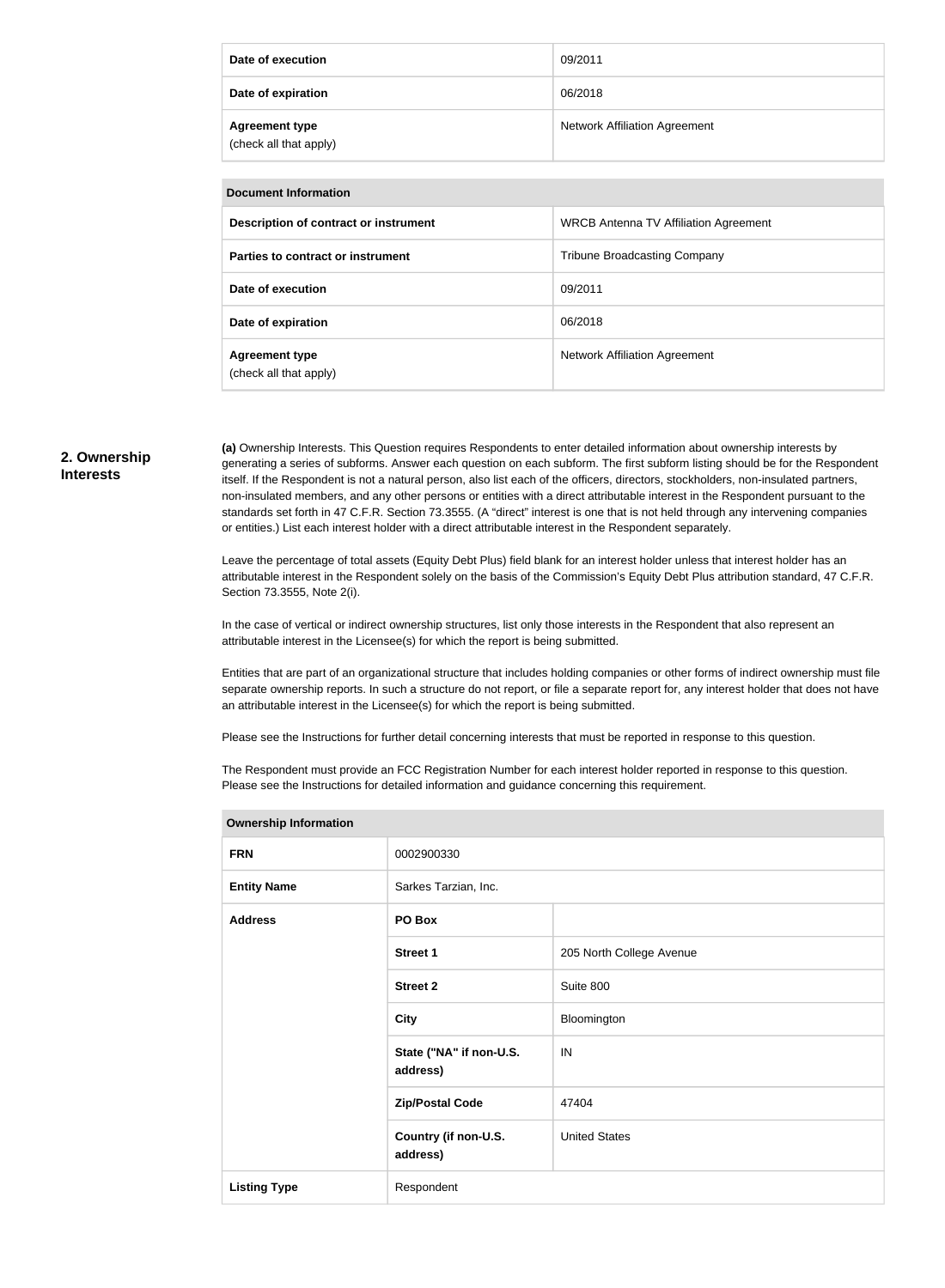| <b>Positional Interests</b><br>(check all that apply)                         | Respondent                                                                           |         |                             |
|-------------------------------------------------------------------------------|--------------------------------------------------------------------------------------|---------|-----------------------------|
| <b>Tribal Nation or Tribal</b><br><b>Entity</b>                               | Interest holder is not a Tribal nation or Tribal entity                              |         |                             |
| <b>Interest Percentages</b><br>(enter percentage values<br>from 0.0 to 100.0) | Voting                                                                               | $0.0\%$ | <b>Jointly Held?</b><br>No. |
|                                                                               | <b>Equity</b>                                                                        | 0.0%    |                             |
|                                                                               | <b>Total assets (Equity Debt</b><br>Plus)                                            | $0.0\%$ |                             |
| that do not appear on this report?                                            | Does interest holder have an attributable interest in one or more broadcast stations |         | No.                         |

| <b>FRN</b>                                                                                                                       | 0019285782                                |                          |                            |
|----------------------------------------------------------------------------------------------------------------------------------|-------------------------------------------|--------------------------|----------------------------|
| <b>Name</b>                                                                                                                      | <b>THOMAS TARZIAN</b>                     |                          |                            |
| <b>Address</b>                                                                                                                   | PO Box                                    |                          |                            |
|                                                                                                                                  | <b>Street 1</b>                           | 205 North College Avenue |                            |
|                                                                                                                                  | <b>Street 2</b>                           | Suite 800                |                            |
|                                                                                                                                  | <b>City</b>                               | Bloomington              |                            |
|                                                                                                                                  | State ("NA" if non-U.S.<br>address)       | IN                       |                            |
|                                                                                                                                  | <b>Zip/Postal Code</b>                    | 47404                    |                            |
|                                                                                                                                  | Country (if non-U.S.<br>address)          | <b>United States</b>     |                            |
| <b>Listing Type</b>                                                                                                              | Other Interest Holder                     |                          |                            |
| <b>Positional Interests</b><br>(check all that apply)                                                                            | Officer, Director, Stockholder            |                          |                            |
| Citizenship, Gender,                                                                                                             | <b>Citizenship</b>                        | <b>US</b>                |                            |
| <b>Ethnicity, and Race</b><br><b>Information (Natural</b>                                                                        | Gender                                    | Male                     |                            |
| Persons Only)                                                                                                                    | <b>Ethnicity</b>                          | Not Hispanic or Latino   |                            |
|                                                                                                                                  | Race                                      | White                    |                            |
| <b>Interest Percentages</b><br>(enter percentage values<br>from 0.0 to 100.0)                                                    | <b>Voting</b>                             | 61.0%                    | <b>Jointly Held?</b><br>No |
|                                                                                                                                  | <b>Equity</b>                             | 19.0%                    |                            |
|                                                                                                                                  | <b>Total assets (Equity Debt</b><br>Plus) | 0.0%                     |                            |
| Does interest holder have an attributable interest in one or more broadcast stations<br>No<br>that do not appear on this report? |                                           |                          |                            |

| <b>FRN</b>  | 0019285766           |
|-------------|----------------------|
| <b>Name</b> | Thomas R. Tolar, Jr. |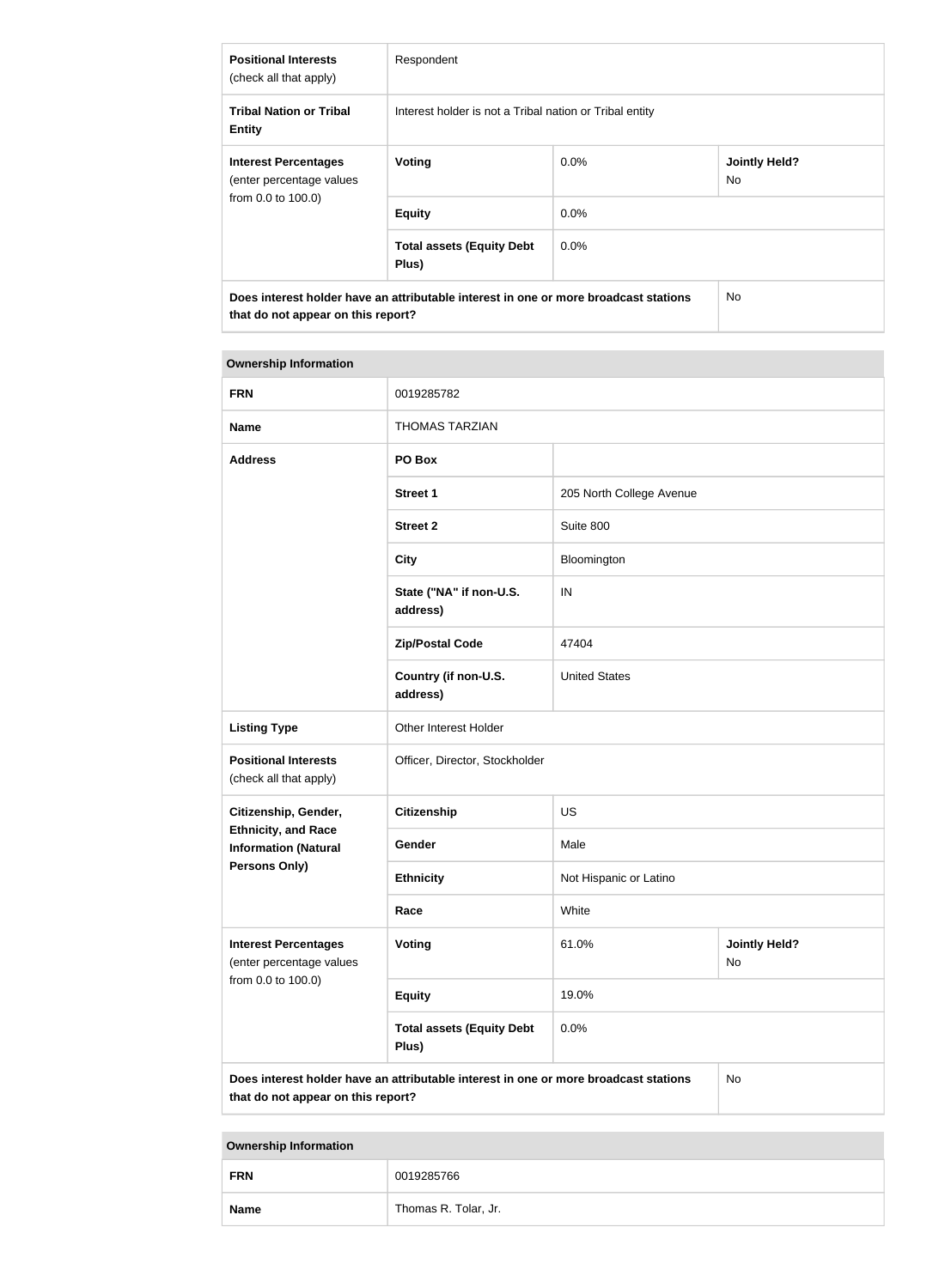| <b>Address</b>                                                                                                                   | PO Box                                    |                        |                                   |
|----------------------------------------------------------------------------------------------------------------------------------|-------------------------------------------|------------------------|-----------------------------------|
|                                                                                                                                  | <b>Street 1</b>                           | 900 Whitehall Road     |                                   |
|                                                                                                                                  | <b>Street 2</b>                           |                        |                                   |
|                                                                                                                                  | <b>City</b>                               | Chattanooga            |                                   |
|                                                                                                                                  | State ("NA" if non-U.S.<br>address)       | <b>TN</b>              |                                   |
|                                                                                                                                  | <b>Zip/Postal Code</b>                    | 37405                  |                                   |
|                                                                                                                                  | Country (if non-U.S.<br>address)          | <b>United States</b>   |                                   |
| <b>Listing Type</b>                                                                                                              | Other Interest Holder                     |                        |                                   |
| <b>Positional Interests</b><br>(check all that apply)                                                                            | Officer, Director, Stockholder            |                        |                                   |
| Citizenship, Gender,                                                                                                             | <b>Citizenship</b>                        | <b>US</b>              |                                   |
| <b>Ethnicity, and Race</b><br><b>Information (Natural</b>                                                                        | <b>Gender</b>                             | Male                   |                                   |
| <b>Persons Only)</b>                                                                                                             | <b>Ethnicity</b>                          | Not Hispanic or Latino |                                   |
|                                                                                                                                  | Race                                      | White                  |                                   |
| <b>Interest Percentages</b><br>(enter percentage values<br>from 0.0 to 100.0)                                                    | Voting                                    | 1.0%                   | <b>Jointly Held?</b><br><b>No</b> |
|                                                                                                                                  | <b>Equity</b>                             | 2.0%                   |                                   |
|                                                                                                                                  | <b>Total assets (Equity Debt</b><br>Plus) | 0.0%                   |                                   |
| Does interest holder have an attributable interest in one or more broadcast stations<br>No<br>that do not appear on this report? |                                           |                        |                                   |

| <b>FRN</b>                                                | 0019286202                          |                          |
|-----------------------------------------------------------|-------------------------------------|--------------------------|
| <b>Name</b>                                               | RALPH G. VARGO                      |                          |
| <b>Address</b>                                            | PO Box                              |                          |
|                                                           | <b>Street 1</b>                     | 205 North College Avenue |
|                                                           | <b>Street 2</b>                     | Suite 800                |
|                                                           | <b>City</b>                         | Bloomington              |
|                                                           | State ("NA" if non-U.S.<br>address) | IN                       |
|                                                           | <b>Zip/Postal Code</b>              | 47404                    |
|                                                           | Country (if non-U.S.<br>address)    | <b>United States</b>     |
| <b>Listing Type</b>                                       | Other Interest Holder               |                          |
| <b>Positional Interests</b><br>(check all that apply)     | Officer, Director, Stockholder      |                          |
| Citizenship, Gender,                                      | <b>Citizenship</b>                  | <b>US</b>                |
| <b>Ethnicity, and Race</b><br><b>Information (Natural</b> | Gender                              | Male                     |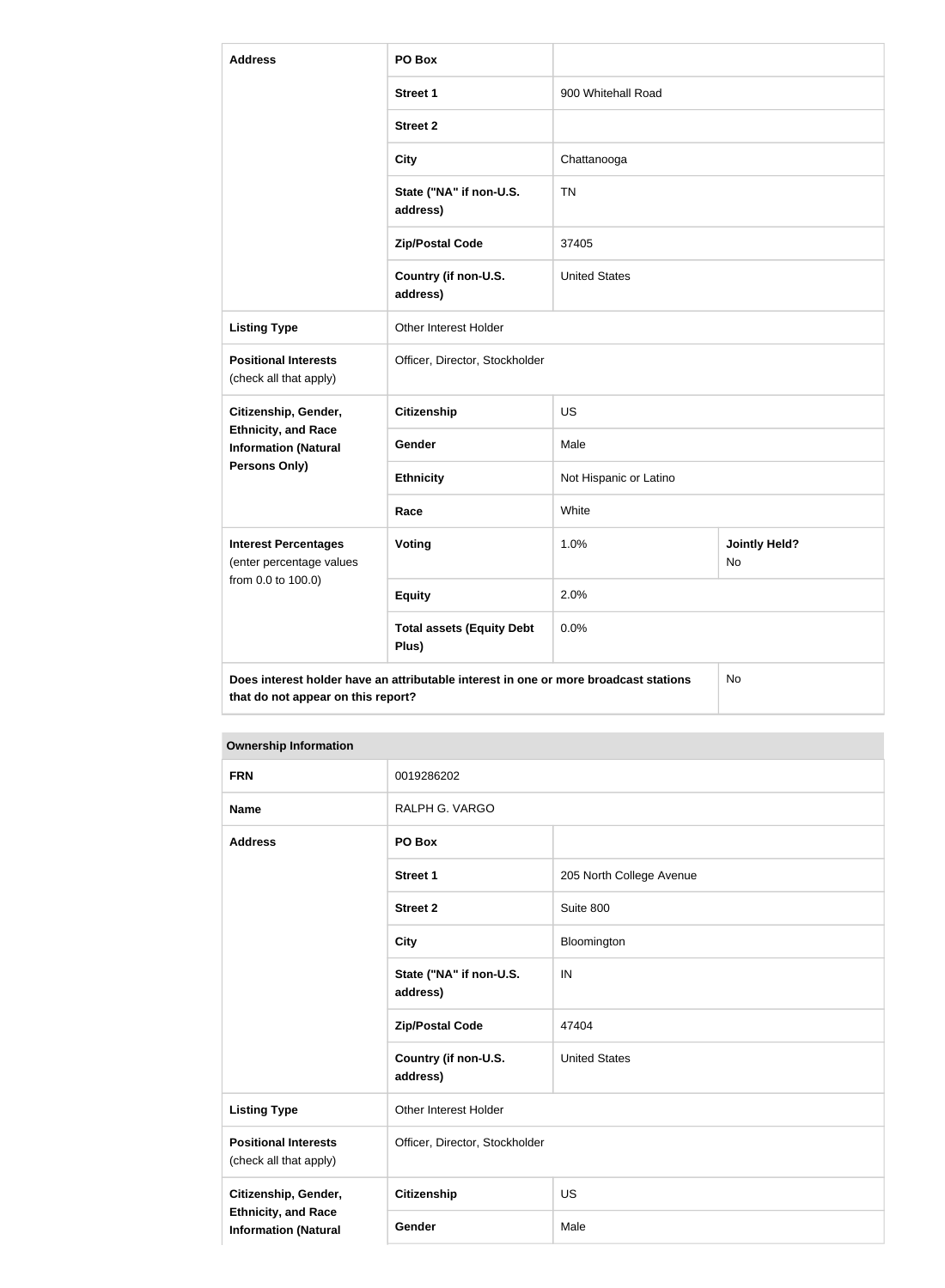| <b>Persons Only)</b>                                                                                                       | <b>Ethnicity</b>                          | Not Hispanic or Latino |                             |
|----------------------------------------------------------------------------------------------------------------------------|-------------------------------------------|------------------------|-----------------------------|
|                                                                                                                            | Race                                      | White                  |                             |
| <b>Interest Percentages</b><br>(enter percentage values<br>from 0.0 to 100.0)                                              | <b>Voting</b>                             | $1.0\%$                | <b>Jointly Held?</b><br>No. |
|                                                                                                                            | <b>Equity</b>                             | 2.0%                   |                             |
|                                                                                                                            | <b>Total assets (Equity Debt</b><br>Plus) | $0.0\%$                |                             |
| Does interest holder have an attributable interest in one or more broadcast stations<br>that do not appear on this report? |                                           | No.                    |                             |

| <b>FRN</b>                                                | 0019282268                                                                           |                          |                            |
|-----------------------------------------------------------|--------------------------------------------------------------------------------------|--------------------------|----------------------------|
| <b>Name</b>                                               | ROBERT W. DAVIS, II.                                                                 |                          |                            |
| <b>Address</b>                                            | PO Box                                                                               |                          |                            |
|                                                           | <b>Street 1</b>                                                                      | 205 North College Avenue |                            |
|                                                           | <b>Street 2</b>                                                                      | Suite 800                |                            |
|                                                           | <b>City</b>                                                                          | Bloomington              |                            |
|                                                           | State ("NA" if non-U.S.<br>address)                                                  | IN                       |                            |
|                                                           | <b>Zip/Postal Code</b>                                                               | 47404                    |                            |
|                                                           | Country (if non-U.S.<br>address)                                                     | <b>United States</b>     |                            |
| <b>Listing Type</b>                                       | Other Interest Holder                                                                |                          |                            |
| <b>Positional Interests</b><br>(check all that apply)     | Officer, Director, Stockholder                                                       |                          |                            |
| Citizenship, Gender,                                      | <b>Citizenship</b>                                                                   | <b>US</b>                |                            |
| <b>Ethnicity, and Race</b><br><b>Information (Natural</b> | Gender                                                                               | Male                     |                            |
| Persons Only)                                             | <b>Ethnicity</b>                                                                     | Not Hispanic or Latino   |                            |
|                                                           | Race                                                                                 | White                    |                            |
| <b>Interest Percentages</b><br>(enter percentage values   | Voting                                                                               | 1.0%                     | <b>Jointly Held?</b><br>No |
| from 0.0 to 100.0)                                        | <b>Equity</b>                                                                        | 2.0%                     |                            |
|                                                           | <b>Total assets (Equity Debt</b><br>Plus)                                            | 0.0%                     |                            |
|                                                           | Does interest holder have an attributable interest in one or more broadcast stations |                          | No                         |

**that do not appear on this report?**

| --             |                   |
|----------------|-------------------|
| <b>FRN</b>     | 0019288000        |
| <b>Name</b>    | Valerie e. Carney |
| <b>Address</b> | PO Box            |
|                |                   |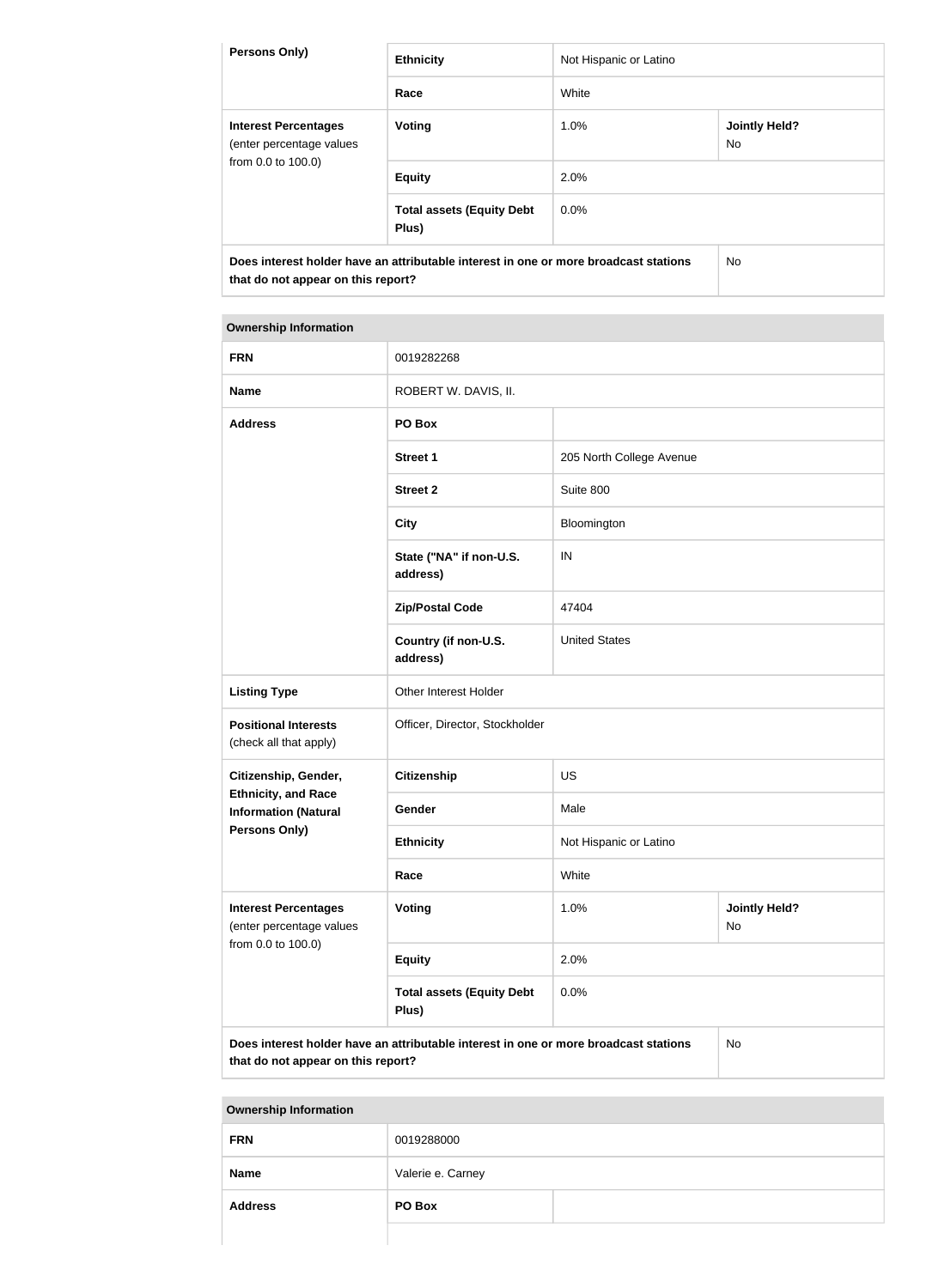|                                                           | <b>Street 1</b>                                                                      | 311 East 72nd Street   |                                   |  |
|-----------------------------------------------------------|--------------------------------------------------------------------------------------|------------------------|-----------------------------------|--|
|                                                           | <b>Street 2</b>                                                                      | Suite 5G               |                                   |  |
|                                                           | <b>City</b>                                                                          | New York               |                                   |  |
|                                                           | State ("NA" if non-U.S.<br>address)                                                  | <b>NY</b>              |                                   |  |
|                                                           | <b>Zip/Postal Code</b>                                                               | 10021                  |                                   |  |
|                                                           | Country (if non-U.S.<br>address)                                                     | <b>United States</b>   |                                   |  |
| <b>Listing Type</b>                                       | Other Interest Holder                                                                |                        |                                   |  |
| <b>Positional Interests</b><br>(check all that apply)     | Officer, Director, Stockholder                                                       |                        |                                   |  |
| Citizenship, Gender,                                      | <b>Citizenship</b>                                                                   | <b>US</b>              |                                   |  |
| <b>Ethnicity, and Race</b><br><b>Information (Natural</b> | Gender                                                                               | Female                 |                                   |  |
| Persons Only)                                             | <b>Ethnicity</b>                                                                     | Not Hispanic or Latino |                                   |  |
|                                                           | Race                                                                                 | White                  |                                   |  |
| <b>Interest Percentages</b><br>(enter percentage values   | <b>Voting</b>                                                                        | 1.0%                   | <b>Jointly Held?</b><br><b>No</b> |  |
| from 0.0 to 100.0)                                        | <b>Equity</b>                                                                        | 2.0%                   |                                   |  |
|                                                           | <b>Total assets (Equity Debt</b><br>Plus)                                            | 0.0%                   |                                   |  |
| that do not appear on this report?                        | Does interest holder have an attributable interest in one or more broadcast stations |                        | No                                |  |

| <b>Ownership Information</b>                                                      |                                     |                        |  |
|-----------------------------------------------------------------------------------|-------------------------------------|------------------------|--|
| <b>FRN</b>                                                                        | 0019283142                          |                        |  |
| <b>Name</b>                                                                       | Lawson Fox                          |                        |  |
| <b>Address</b>                                                                    | PO Box                              |                        |  |
|                                                                                   | <b>Street 1</b>                     | 4925 Energy Way        |  |
|                                                                                   | <b>Street 2</b>                     |                        |  |
|                                                                                   | <b>City</b>                         | Reno                   |  |
|                                                                                   | State ("NA" if non-U.S.<br>address) | <b>NV</b>              |  |
|                                                                                   | <b>Zip/Postal Code</b>              | 89502                  |  |
|                                                                                   | Country (if non-U.S.<br>address)    | <b>United States</b>   |  |
| <b>Listing Type</b>                                                               | Other Interest Holder               |                        |  |
| <b>Positional Interests</b><br>(check all that apply)                             | Officer, Stockholder                |                        |  |
| Citizenship, Gender,                                                              | Citizenship                         | US                     |  |
| <b>Ethnicity, and Race</b><br><b>Information (Natural</b><br><b>Persons Only)</b> | Gender                              | Male                   |  |
|                                                                                   | <b>Ethnicity</b>                    | Not Hispanic or Latino |  |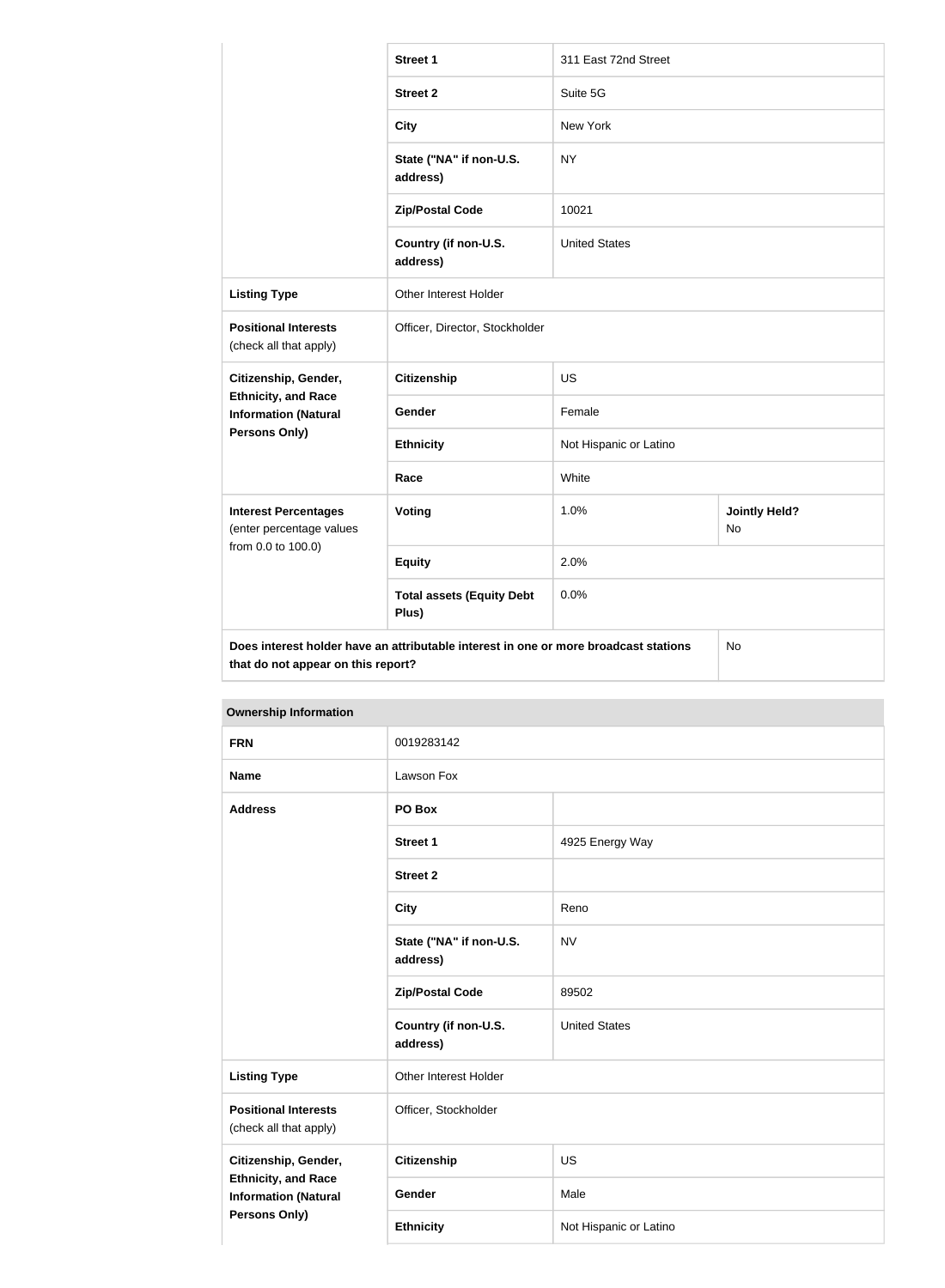|                                                                                                                            | Race                                      | White   |                             |
|----------------------------------------------------------------------------------------------------------------------------|-------------------------------------------|---------|-----------------------------|
| <b>Interest Percentages</b><br>(enter percentage values<br>from 0.0 to 100.0)                                              | <b>Voting</b>                             | $0.0\%$ | <b>Jointly Held?</b><br>No. |
|                                                                                                                            | <b>Equity</b>                             | 1.0%    |                             |
|                                                                                                                            | <b>Total assets (Equity Debt</b><br>Plus) | $0.0\%$ |                             |
| Does interest holder have an attributable interest in one or more broadcast stations<br>that do not appear on this report? |                                           | No.     |                             |

| <b>Ownership Information</b>                              |                                                                                      |                                    |    |
|-----------------------------------------------------------|--------------------------------------------------------------------------------------|------------------------------------|----|
| <b>FRN</b>                                                | 0019330281                                                                           |                                    |    |
| <b>Name</b>                                               | <b>LEO THROWER</b>                                                                   |                                    |    |
| <b>Address</b>                                            | PO Box                                                                               |                                    |    |
|                                                           | <b>Street 1</b>                                                                      | 347 West Berry                     |    |
|                                                           | <b>Street 2</b>                                                                      | Suite 600                          |    |
|                                                           | <b>City</b>                                                                          | Fort Wayne                         |    |
|                                                           | State ("NA" if non-U.S.<br>address)                                                  | IN                                 |    |
|                                                           | <b>Zip/Postal Code</b>                                                               | 46802                              |    |
|                                                           | Country (if non-U.S.<br>address)                                                     | <b>United States</b>               |    |
| <b>Listing Type</b>                                       | Other Interest Holder                                                                |                                    |    |
| <b>Positional Interests</b><br>(check all that apply)     | Officer, Stockholder                                                                 |                                    |    |
| Citizenship, Gender,                                      | Citizenship                                                                          | <b>US</b>                          |    |
| <b>Ethnicity, and Race</b><br><b>Information (Natural</b> | Gender                                                                               | Male                               |    |
| <b>Persons Only)</b>                                      | <b>Ethnicity</b>                                                                     | Not Hispanic or Latino             |    |
|                                                           | Race                                                                                 | White                              |    |
| <b>Interest Percentages</b><br>(enter percentage values   | Voting                                                                               | 0.0%<br><b>Jointly Held?</b><br>No |    |
| from 0.0 to 100.0)                                        | <b>Equity</b>                                                                        | 0.0%                               |    |
|                                                           | <b>Total assets (Equity Debt</b><br>Plus)                                            | 0.0%                               |    |
| that do not appear on this report?                        | Does interest holder have an attributable interest in one or more broadcast stations |                                    | No |

| <b>FRN</b>     | 0019287762      |                          |
|----------------|-----------------|--------------------------|
| <b>Name</b>    | HERBERT L. CAMP |                          |
| <b>Address</b> | PO Box          |                          |
|                | <b>Street 1</b> | 205 North College Avenue |
|                |                 |                          |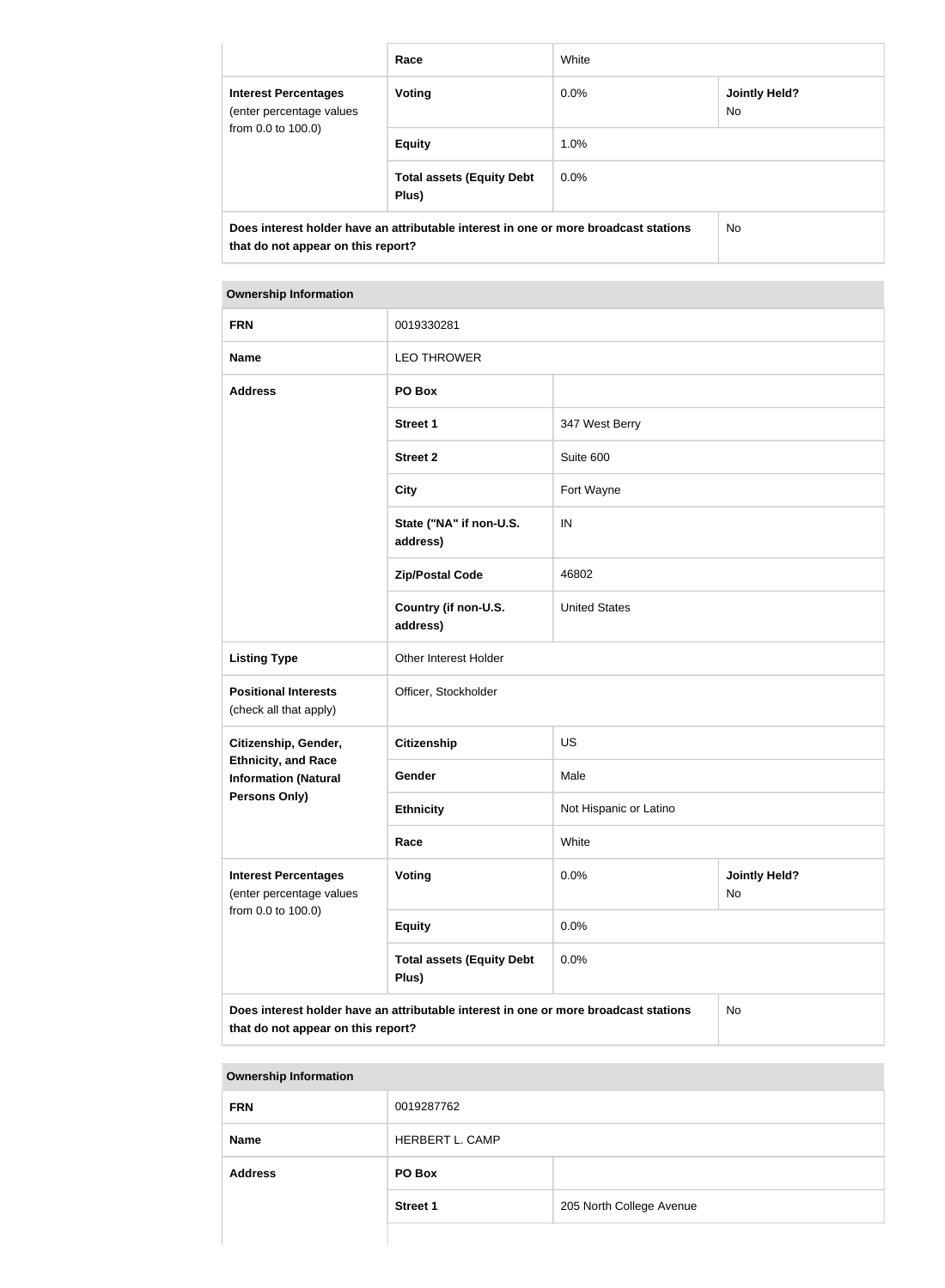|                                                           | <b>Street 2</b>                                                                      | Suite 800              |                                   |
|-----------------------------------------------------------|--------------------------------------------------------------------------------------|------------------------|-----------------------------------|
|                                                           | <b>City</b>                                                                          | Bloomington            |                                   |
|                                                           | State ("NA" if non-U.S.<br>address)                                                  | IN                     |                                   |
|                                                           | <b>Zip/Postal Code</b>                                                               | 47404                  |                                   |
|                                                           | Country (if non-U.S.<br>address)                                                     | <b>United States</b>   |                                   |
| <b>Listing Type</b>                                       | Other Interest Holder                                                                |                        |                                   |
| <b>Positional Interests</b><br>(check all that apply)     | Director                                                                             |                        |                                   |
| Citizenship, Gender,                                      | <b>Citizenship</b>                                                                   | <b>US</b>              |                                   |
| <b>Ethnicity, and Race</b><br><b>Information (Natural</b> | Gender                                                                               | Male                   |                                   |
| <b>Persons Only)</b>                                      | <b>Ethnicity</b>                                                                     | Not Hispanic or Latino |                                   |
|                                                           | Race                                                                                 | White                  |                                   |
| <b>Interest Percentages</b><br>(enter percentage values   | Voting                                                                               | 0.0%                   | <b>Jointly Held?</b><br><b>No</b> |
| from 0.0 to 100.0)                                        | <b>Equity</b>                                                                        | 0.0%                   |                                   |
|                                                           | <b>Total assets (Equity Debt</b><br>Plus)                                            | 0.0%                   |                                   |
| that do not appear on this report?                        | Does interest holder have an attributable interest in one or more broadcast stations |                        | No                                |

| <b>Ownership Information</b>                                                      |                                     |                          |  |
|-----------------------------------------------------------------------------------|-------------------------------------|--------------------------|--|
| <b>FRN</b>                                                                        | 0019282847                          |                          |  |
| <b>Name</b>                                                                       | Catherine E. Steele                 |                          |  |
| <b>Address</b>                                                                    | PO Box                              |                          |  |
|                                                                                   | Street 1                            | 205 North College Avenue |  |
|                                                                                   | <b>Street 2</b>                     | Suite 800                |  |
|                                                                                   | <b>City</b>                         | Bloomington              |  |
|                                                                                   | State ("NA" if non-U.S.<br>address) | IN                       |  |
|                                                                                   | <b>Zip/Postal Code</b>              | 47404                    |  |
|                                                                                   | Country (if non-U.S.<br>address)    | <b>United States</b>     |  |
| <b>Listing Type</b>                                                               | Other Interest Holder               |                          |  |
| <b>Positional Interests</b><br>(check all that apply)                             | Director                            |                          |  |
| Citizenship, Gender,<br><b>Ethnicity, and Race</b><br><b>Information (Natural</b> | <b>Citizenship</b>                  | US                       |  |
|                                                                                   | Gender                              | Female                   |  |
| <b>Persons Only)</b>                                                              | <b>Ethnicity</b>                    | Not Hispanic or Latino   |  |

**Race** White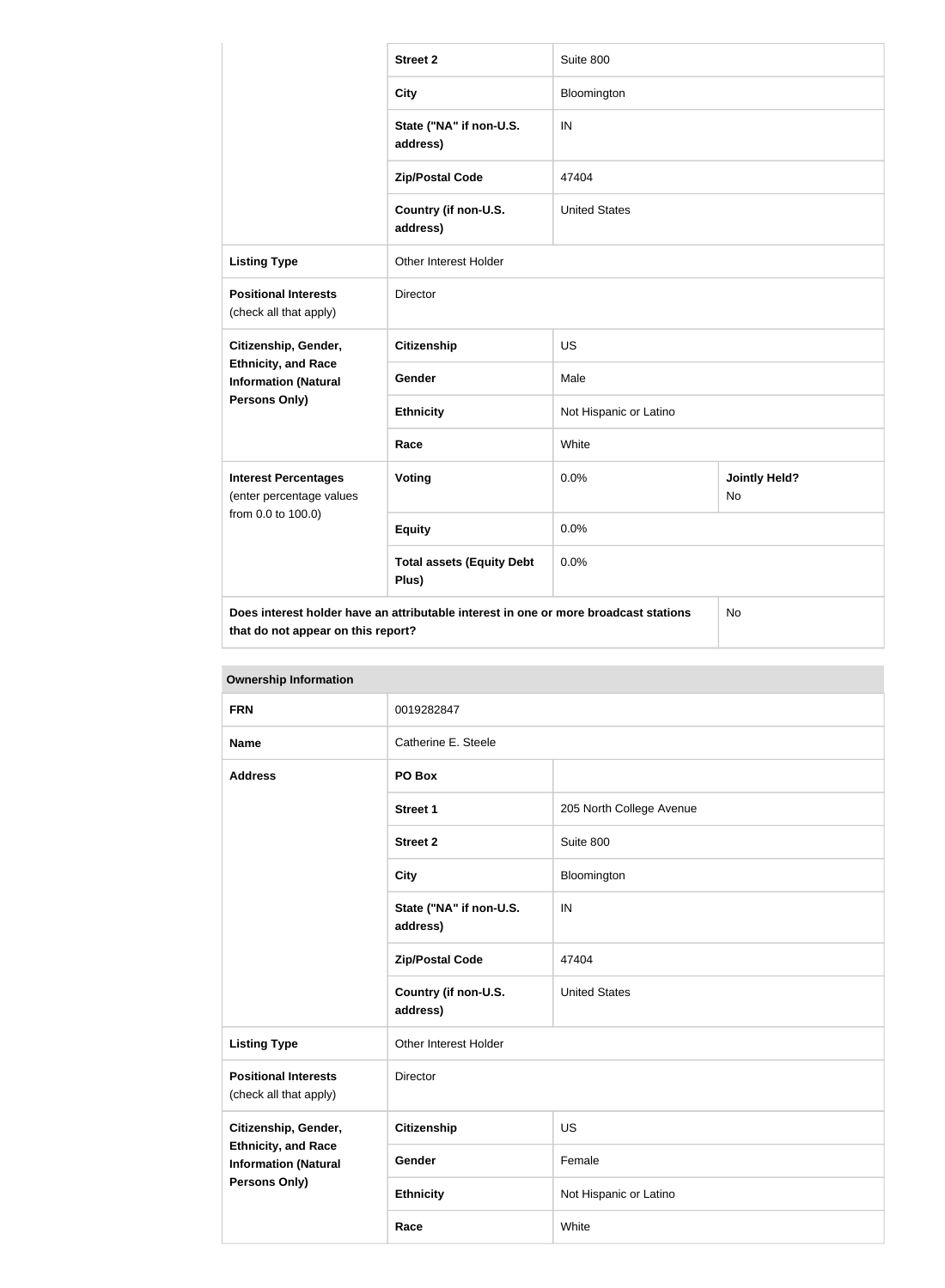| <b>Interest Percentages</b><br>(enter percentage values<br>from 0.0 to 100.0)                                              | Voting                                    | $0.0\%$ | Jointly Held?<br><b>No</b> |
|----------------------------------------------------------------------------------------------------------------------------|-------------------------------------------|---------|----------------------------|
|                                                                                                                            | <b>Equity</b>                             | $0.0\%$ |                            |
|                                                                                                                            | <b>Total assets (Equity Debt</b><br>Plus) | $0.0\%$ |                            |
| Does interest holder have an attributable interest in one or more broadcast stations<br>that do not appear on this report? |                                           | No.     |                            |

| <b>FRN</b>                                                | 0019283548                                                                           |                          |                            |
|-----------------------------------------------------------|--------------------------------------------------------------------------------------|--------------------------|----------------------------|
| <b>Name</b>                                               | John W. Eyler                                                                        |                          |                            |
| <b>Address</b>                                            | PO Box                                                                               |                          |                            |
|                                                           | <b>Street 1</b>                                                                      | 205 North College Avenue |                            |
|                                                           | <b>Street 2</b>                                                                      | Suite 800                |                            |
|                                                           | <b>City</b>                                                                          | Bloomington              |                            |
|                                                           | State ("NA" if non-U.S.<br>address)                                                  | IN                       |                            |
|                                                           | <b>Zip/Postal Code</b>                                                               | 47404                    |                            |
|                                                           | Country (if non-U.S.<br>address)                                                     | <b>United States</b>     |                            |
| <b>Listing Type</b>                                       | Other Interest Holder                                                                |                          |                            |
| <b>Positional Interests</b><br>(check all that apply)     | Director                                                                             |                          |                            |
| Citizenship, Gender,                                      | <b>Citizenship</b>                                                                   | <b>US</b>                |                            |
| <b>Ethnicity, and Race</b><br><b>Information (Natural</b> | Gender                                                                               | Male                     |                            |
| <b>Persons Only)</b>                                      | <b>Ethnicity</b>                                                                     | Not Hispanic or Latino   |                            |
|                                                           | Race                                                                                 | White                    |                            |
| <b>Interest Percentages</b><br>(enter percentage values   | <b>Voting</b>                                                                        | 0.0%                     | <b>Jointly Held?</b><br>No |
| from 0.0 to 100.0)                                        | <b>Equity</b>                                                                        | 0.0%                     |                            |
|                                                           | <b>Total assets (Equity Debt</b><br>Plus)                                            | 0.0%                     |                            |
| that do not appear on this report?                        | Does interest holder have an attributable interest in one or more broadcast stations |                          | No                         |

| <b>Ownership Information</b> |                 |                          |
|------------------------------|-----------------|--------------------------|
| <b>FRN</b>                   | 0011598059      |                          |
| <b>Name</b>                  | Thomas F. Olson |                          |
| <b>Address</b>               | PO Box          |                          |
|                              | <b>Street 1</b> | 205 North College Avenue |
|                              | <b>Street 2</b> | Suite 800                |
|                              |                 |                          |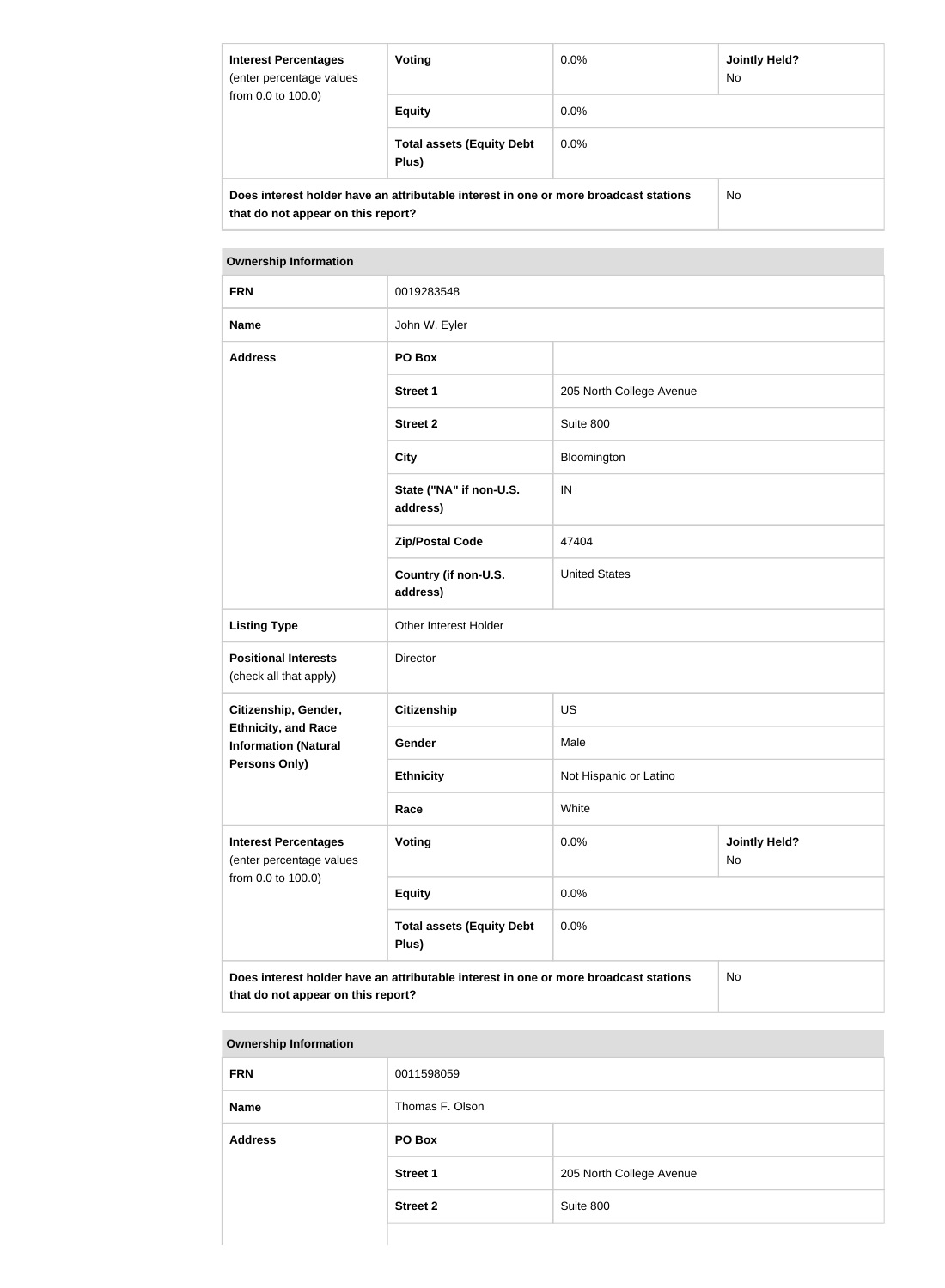|                                                                                                                                         | <b>City</b>                               | Bloomington            |                                   |  |
|-----------------------------------------------------------------------------------------------------------------------------------------|-------------------------------------------|------------------------|-----------------------------------|--|
|                                                                                                                                         | State ("NA" if non-U.S.<br>address)       | IN                     |                                   |  |
|                                                                                                                                         | <b>Zip/Postal Code</b>                    | 47404                  |                                   |  |
|                                                                                                                                         | Country (if non-U.S.<br>address)          | <b>United States</b>   |                                   |  |
| <b>Listing Type</b>                                                                                                                     | <b>Other Interest Holder</b>              |                        |                                   |  |
| <b>Positional Interests</b><br>(check all that apply)                                                                                   | Director                                  |                        |                                   |  |
| Citizenship, Gender,<br><b>Ethnicity, and Race</b><br><b>Information (Natural</b><br>Persons Only)                                      | <b>Citizenship</b>                        | <b>US</b>              |                                   |  |
|                                                                                                                                         | <b>Gender</b>                             | Male                   |                                   |  |
|                                                                                                                                         | <b>Ethnicity</b>                          | Not Hispanic or Latino |                                   |  |
|                                                                                                                                         | Race                                      | White                  |                                   |  |
| <b>Interest Percentages</b><br>(enter percentage values<br>from 0.0 to 100.0)                                                           | Voting                                    | 0.0%                   | <b>Jointly Held?</b><br><b>No</b> |  |
|                                                                                                                                         | <b>Equity</b>                             | 0.0%                   |                                   |  |
|                                                                                                                                         | <b>Total assets (Equity Debt</b><br>Plus) | 0.0%                   |                                   |  |
| Does interest holder have an attributable interest in one or more broadcast stations<br><b>No</b><br>that do not appear on this report? |                                           |                        |                                   |  |

| <b>Ownership Information</b>                                                                              |                                     |                          |  |
|-----------------------------------------------------------------------------------------------------------|-------------------------------------|--------------------------|--|
| <b>FRN</b>                                                                                                | 0025045915                          |                          |  |
| <b>Name</b>                                                                                               | <b>Christopher Adams</b>            |                          |  |
| <b>Address</b>                                                                                            | PO Box                              |                          |  |
|                                                                                                           | <b>Street 1</b>                     | 205 North College Avenue |  |
|                                                                                                           | <b>Street 2</b>                     | Suite 800                |  |
|                                                                                                           | <b>City</b>                         | Bloomington              |  |
|                                                                                                           | State ("NA" if non-U.S.<br>address) | IN                       |  |
|                                                                                                           | <b>Zip/Postal Code</b>              | 47404                    |  |
|                                                                                                           | Country (if non-U.S.<br>address)    | <b>United States</b>     |  |
| <b>Listing Type</b>                                                                                       | Other Interest Holder               |                          |  |
| <b>Positional Interests</b><br>(check all that apply)                                                     | Officer, Stockholder                |                          |  |
| Citizenship, Gender,<br><b>Ethnicity, and Race</b><br><b>Information (Natural</b><br><b>Persons Only)</b> | Citizenship                         | <b>US</b>                |  |
|                                                                                                           | Gender                              | Male                     |  |
|                                                                                                           | <b>Ethnicity</b>                    | Not Hispanic or Latino   |  |
|                                                                                                           | Race                                | White                    |  |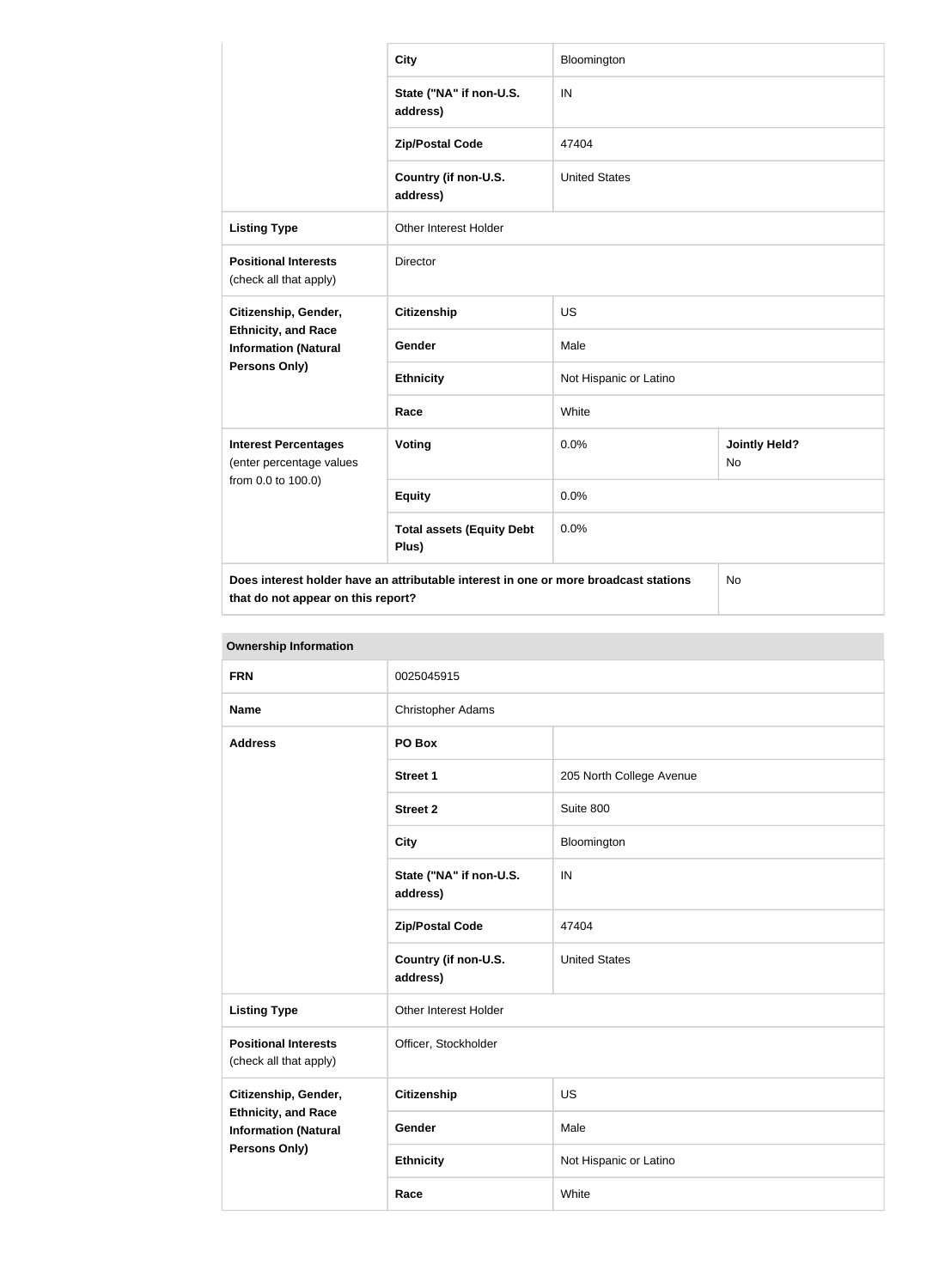| <b>Interest Percentages</b><br>(enter percentage values<br>from 0.0 to 100.0)                                              | Voting                                                                                                                                              | <b>Jointly Held?</b><br>$0.0\%$<br>No. |            |
|----------------------------------------------------------------------------------------------------------------------------|-----------------------------------------------------------------------------------------------------------------------------------------------------|----------------------------------------|------------|
|                                                                                                                            | <b>Equity</b>                                                                                                                                       | $0.0\%$                                |            |
|                                                                                                                            | <b>Total assets (Equity Debt</b><br>Plus)                                                                                                           | $0.0\%$                                |            |
| Does interest holder have an attributable interest in one or more broadcast stations<br>that do not appear on this report? |                                                                                                                                                     |                                        | No.        |
| If "No," submit as an exhibit an explanation.                                                                              | (b) Respondent certifies that any interests, including equity, financial, or voting<br>interests, not reported in this filing are non-attributable. |                                        | <b>Yes</b> |

| (c) Does the Respondent or any reported interest holder<br>hold an attributable interest in any newspaper entities in<br>the same market as any station for which this report is<br>filed, as defined in 47 C.F.R. Section 73.3555?                                                                                                                                                                                                                                                                                                                                                                                                              | No. |
|--------------------------------------------------------------------------------------------------------------------------------------------------------------------------------------------------------------------------------------------------------------------------------------------------------------------------------------------------------------------------------------------------------------------------------------------------------------------------------------------------------------------------------------------------------------------------------------------------------------------------------------------------|-----|
| If "Yes," provide information describing the interest(s), using<br>EITHER the subform OR the spreadsheet option below.<br>Respondents with a large number (50 or more) of entries to<br>submit should use the spreadsheet option.                                                                                                                                                                                                                                                                                                                                                                                                                |     |
| NOTE: Spreadsheets must be submitted in a special XML<br>Spreadsheet format with the appropriate structure that is<br>specified in the documentation. For instructions on how to<br>use the spreadsheet option to complete this question<br>(including templates to start with), please Click Here.                                                                                                                                                                                                                                                                                                                                              |     |
| If using the subform, leave the percentage of total assets<br>(Equity Debt Plus) field blank for an interest holder unless<br>that interest holder has an attributable interest in the<br>newspaper entity solely on the basis of the Commission's<br>Equity Debt Plus attribution standard, 47 C.F.R. Section<br>73.3555, Note 2(i). If using an XML Spreadsheet, enter "NA"<br>into the percentage of total assets (Equity Debt Plus) field<br>for an interest holder unless that interest holder has an<br>attributable interest in the newspaper entity solely on the<br>basis of the Commission's Equity Debt Plus attribution<br>standard. |     |
| The Respondent must provide an FCC Registration Number<br>for each interest holder reported in response to this<br>question. Please see the Instructions for detailed information<br>and guidance concerning this requirement.                                                                                                                                                                                                                                                                                                                                                                                                                   |     |

**(d) Are any of the individuals listed as an attributable interest holder in the Respondent married to each other or related to each other as parentchild or as siblings?** Yes

If "Yes," provide the following information for each such the relationship.

#### **Family Relationships**

| <b>FRN</b>   | 0019285782 | <b>Name</b> | <b>THOMAS TARZIAN</b> |
|--------------|------------|-------------|-----------------------|
| <b>FRN</b>   | 0019282847 | <b>Name</b> | Catherine E Steele    |
| Relationship | Spouses    |             |                       |